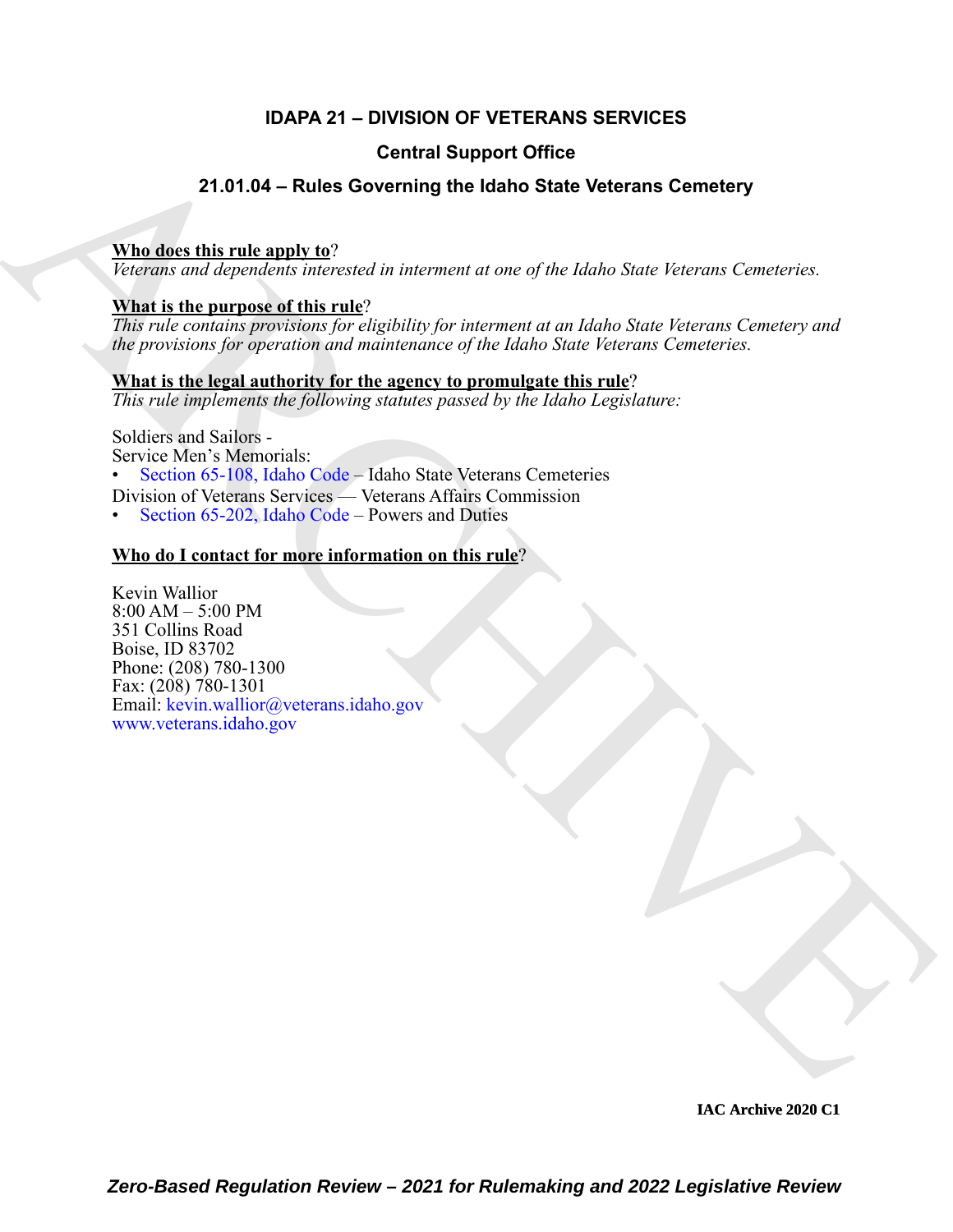# Table of Contents

# 21.01.04 - Rules Governing the Idaho State Veterans Cemetery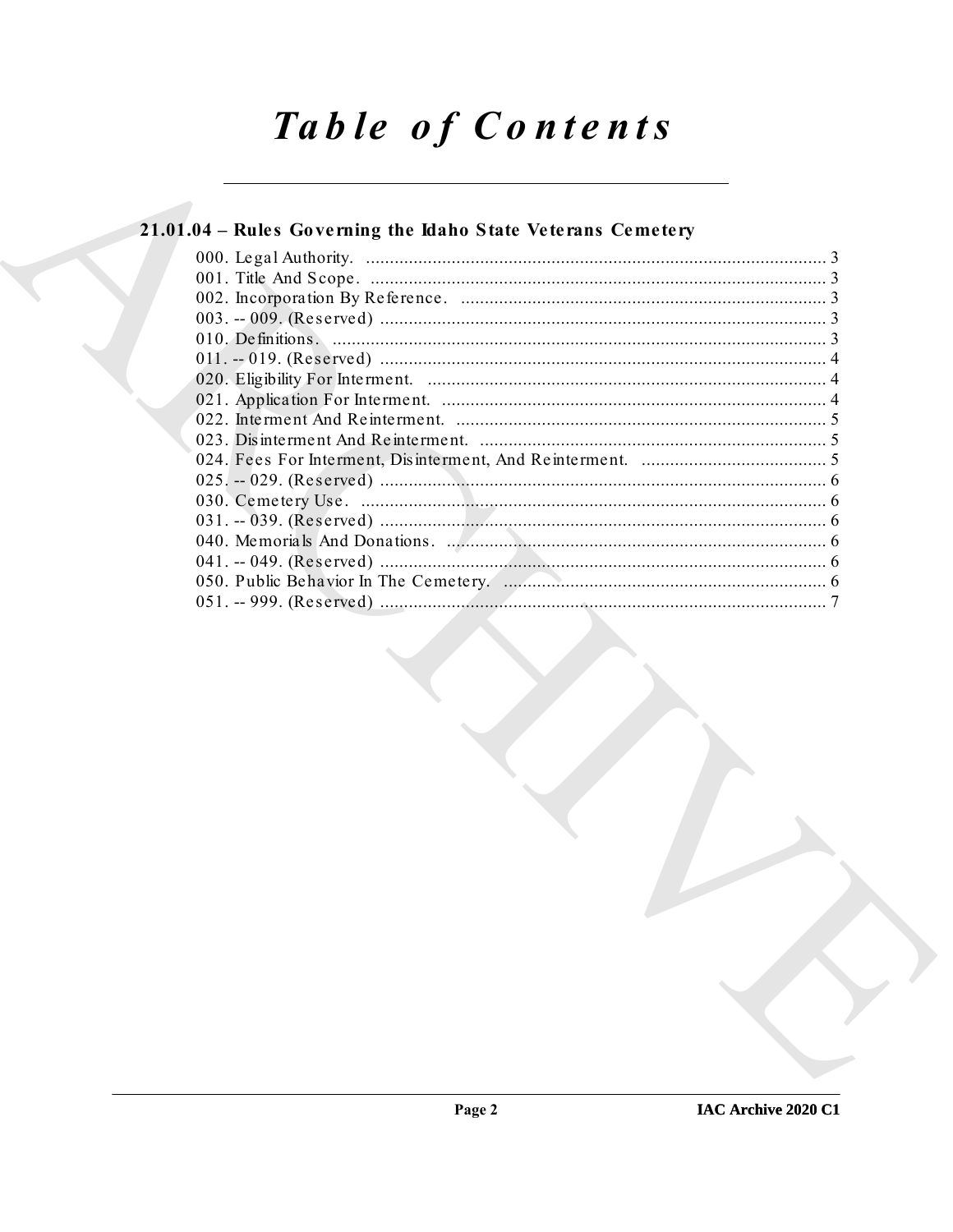#### <span id="page-2-19"></span>**21.01.04 – RULES GOVERNING THE IDAHO STATE VETERANS CEMETERY**

#### <span id="page-2-1"></span><span id="page-2-0"></span>**000. LEGAL AUTHORITY.**

#### <span id="page-2-20"></span><span id="page-2-2"></span>**001. TITLE AND SCOPE.**

#### <span id="page-2-3"></span>**002. INCORPORATION BY REFERENCE.**

<span id="page-2-18"></span>

| 01.            | <b>Incorporated Documents.</b> These rules incorporate by reference the following: | $(3-20-20)T$ |
|----------------|------------------------------------------------------------------------------------|--------------|
| a.             | The full text of 38 CFR 38.620, dated July 1, 2001.                                | $(3-20-20)T$ |
| $\mathbf{b}$ . | 38 U.S.C.A. Section 2402, (2004 and Supp. 2004).                                   | $(3-20-20)T$ |
| $c_{\cdot}$    | 38 CFR 39.5(d), dated July 1, 2008.                                                | $(3-20-20)T$ |

#### <span id="page-2-5"></span><span id="page-2-4"></span>**010. DEFINITIONS.**

- <span id="page-2-7"></span><span id="page-2-6"></span>**01. Administrator**. The Administrator of the Idaho Division of Veterans Services or his designee.  $(3-20-20)T$
- <span id="page-2-17"></span><span id="page-2-16"></span><span id="page-2-15"></span><span id="page-2-14"></span><span id="page-2-13"></span><span id="page-2-12"></span><span id="page-2-11"></span><span id="page-2-10"></span><span id="page-2-9"></span><span id="page-2-8"></span>**02. Applicant**. The individual requesting interment, disinterment or reinterment of a qualified person.  $(3-20-20)T$

| The Idaho Legislature has given the Administrator of the Division of Veterans Services the authority to promulgate<br>rules governing the Idaho State Veterans Cemetery pursuant to Section 65-202, Idaho Code.<br>$(3-20-20)T$ |                |                                                                                                                                                                                                                                                                                                                                                                                         |              |  |  |
|---------------------------------------------------------------------------------------------------------------------------------------------------------------------------------------------------------------------------------|----------------|-----------------------------------------------------------------------------------------------------------------------------------------------------------------------------------------------------------------------------------------------------------------------------------------------------------------------------------------------------------------------------------------|--------------|--|--|
| 001.                                                                                                                                                                                                                            |                | TITLE AND SCOPE.                                                                                                                                                                                                                                                                                                                                                                        |              |  |  |
| Cemetery."                                                                                                                                                                                                                      | 01.            | Title. These rules are titled IDAPA 21.01.04, "Rules Governing the Idaho State Veterans                                                                                                                                                                                                                                                                                                 | $(3-20-20)T$ |  |  |
|                                                                                                                                                                                                                                 | 02.            | Scope. These rules contain the provisions for eligibility for interment at the Idaho State Veterans<br>Cemetery and the provisions for operation and maintenance of the Idaho State Veterans Cemetery.                                                                                                                                                                                  | $(3-20-20)T$ |  |  |
| 002.                                                                                                                                                                                                                            |                | <b>INCORPORATION BY REFERENCE.</b>                                                                                                                                                                                                                                                                                                                                                      |              |  |  |
|                                                                                                                                                                                                                                 | 01.            | <b>Incorporated Documents</b> . These rules incorporate by reference the following:                                                                                                                                                                                                                                                                                                     | $(3-20-20)T$ |  |  |
|                                                                                                                                                                                                                                 | a.             | The full text of 38 CFR 38.620, dated July 1, 2001.                                                                                                                                                                                                                                                                                                                                     | $(3-20-20)T$ |  |  |
|                                                                                                                                                                                                                                 | $\mathbf{b}$ . | 38 U.S.C.A. Section 2402, (2004 and Supp. 2004).                                                                                                                                                                                                                                                                                                                                        | $(3-20-20)T$ |  |  |
|                                                                                                                                                                                                                                 | $c_{\cdot}$    | 38 CFR 39.5(d), dated July 1, 2008.                                                                                                                                                                                                                                                                                                                                                     | $(3-20-20)T$ |  |  |
|                                                                                                                                                                                                                                 | 02.            | Document Availability. Copies are available from the Superintendent of Documents, U.S.<br>Government Printing Office, Washington, D.C. 20402-0001.                                                                                                                                                                                                                                      | $(3-20-20)T$ |  |  |
| $003. - 009.$                                                                                                                                                                                                                   |                | (RESERVED)                                                                                                                                                                                                                                                                                                                                                                              |              |  |  |
| 010.                                                                                                                                                                                                                            |                | DEFINITIONS.                                                                                                                                                                                                                                                                                                                                                                            |              |  |  |
|                                                                                                                                                                                                                                 | 01.            | Administrator. The Administrator of the Idaho Division of Veterans Services or his designee.                                                                                                                                                                                                                                                                                            | $(3-20-20)T$ |  |  |
|                                                                                                                                                                                                                                 | 02.            | Applicant. The individual requesting interment, disinterment or reinterment of a qualified person.                                                                                                                                                                                                                                                                                      | $(3-20-20)T$ |  |  |
|                                                                                                                                                                                                                                 | 03.            | Armed Forces Member. A member or former member of the armed forces of the United States,<br>the reserve component of the armed forces of the United States, the reserve officers training corps of the United<br>States, or the armed forces of an ally of the United States who is eligible for burial in national cemeteries pursuant to<br>38 CFR 38.620 and 38 U.S.C. Section 2402. | $(3-20-20)T$ |  |  |
|                                                                                                                                                                                                                                 | 04.            | Cemetery. The Idaho State Veterans Cemetery authorized pursuant to Section 65-108, Idaho Code.                                                                                                                                                                                                                                                                                          | $(3-20-20)T$ |  |  |
|                                                                                                                                                                                                                                 | 05.            | <b>Committal Service.</b> A gathering of one (1) or more individuals prior to interment or reinterment.                                                                                                                                                                                                                                                                                 | $(3-20-20)T$ |  |  |
|                                                                                                                                                                                                                                 | 06.            | Cremains. Cremated human remains.                                                                                                                                                                                                                                                                                                                                                       | $(3-20-20)T$ |  |  |
|                                                                                                                                                                                                                                 | 07.            | <b>Designated Interpretive Trail.</b> A public recreational trail designated by a sign or marker.                                                                                                                                                                                                                                                                                       | $(3-20-20)T$ |  |  |
|                                                                                                                                                                                                                                 | 08.            | Disinterment. The removal of human remains from their place of interment.                                                                                                                                                                                                                                                                                                               | $(3-20-20)T$ |  |  |
|                                                                                                                                                                                                                                 | 09.            | Division. The Idaho Division of Veterans Services.                                                                                                                                                                                                                                                                                                                                      | $(3-20-20)T$ |  |  |
|                                                                                                                                                                                                                                 | 10.            | <b>Interment</b> . The disposition of human remains by burial or the placement of cremains in a grave<br>plot or in any location designated by the Administrator for use as a permanent location of cremains.                                                                                                                                                                           | $(3-20-20)T$ |  |  |
| $39.10(b)$ .                                                                                                                                                                                                                    | 11.            | <b>Qualified Person</b> . A person who satisfies the requirements for eligibility for interment in national<br>cemeteries found at 38 CFR 38.620 and 38 U.S.C. Section 2402 and is not prohibited from being interred by 38 CFR                                                                                                                                                         | $(3-20-20)T$ |  |  |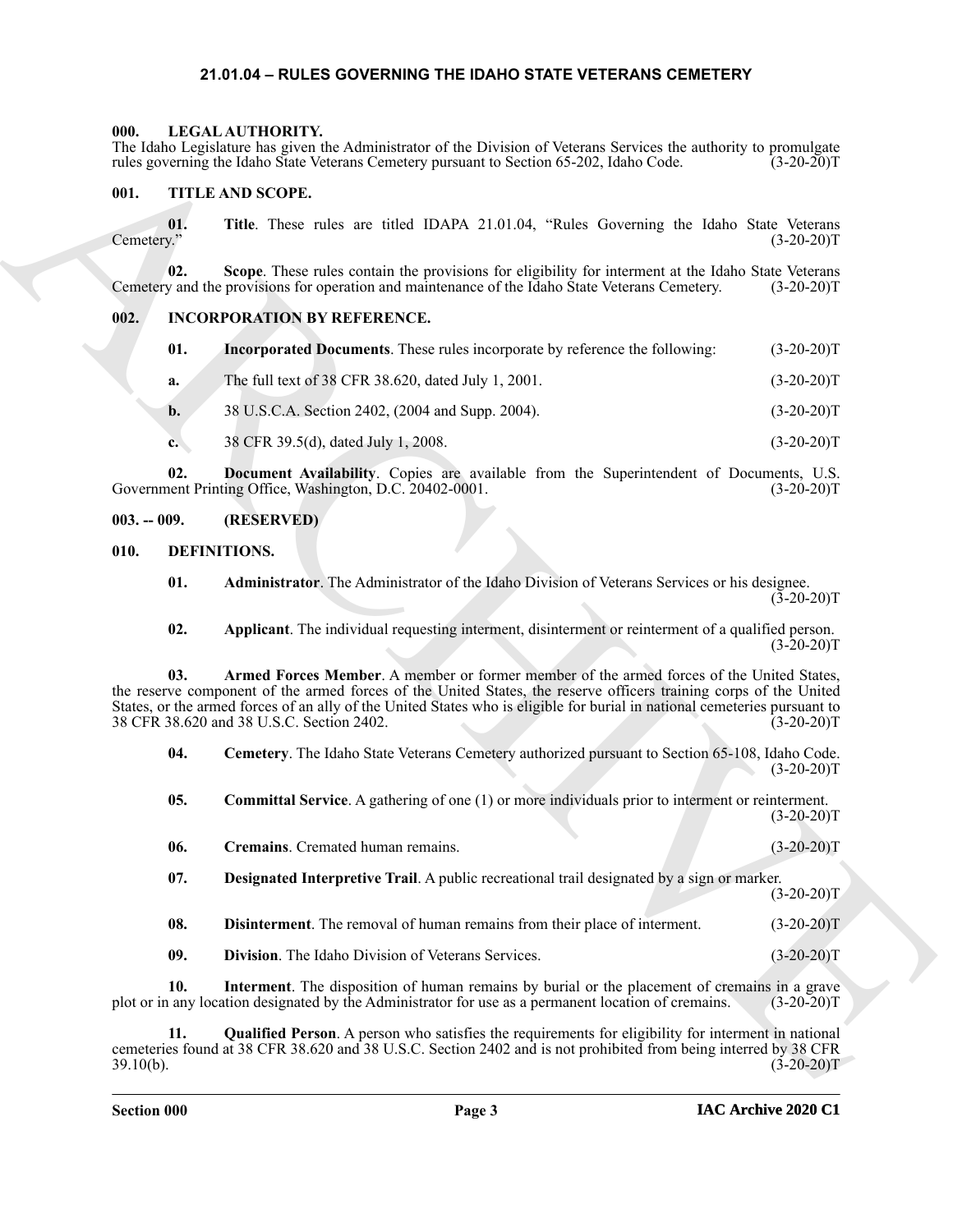<span id="page-3-6"></span><span id="page-3-5"></span>**12. Reinterment**. The interment of previously interred human remains. (3-20-20)T

**13. Unremarried Spouse**. An individual who is the surviving spouse of a deceased armed forces member and who has not remarried. (3-20-20)T

<span id="page-3-8"></span><span id="page-3-7"></span>**14. USDVA**. The United States Department of Veterans Affairs. (3-20-20)T

<span id="page-3-0"></span>**011. -- 019. (RESERVED)**

#### <span id="page-3-1"></span>**020. ELIGIBILITY FOR INTERMENT.**

**01. Eligibility**. A qualified person is eligible for interment at the cemetery. An individual who is a qualified person based upon a relationship to an armed forces member is eligible for interment at the cemetery if the armed forces member is pre-registered for interment at the cemetery or is interred at the cemetery. (3-20-20)T

#### <span id="page-3-11"></span><span id="page-3-10"></span>**02. Requirements**. (3-20-20)T

**a.** Proof of Qualification as an Armed Forces Member. The following documents may be submitted as t an individual is a qualified person: (3-20-20) proof that an individual is a qualified person:

i. A valid discharge from the armed forces of the United States in the name of the individual g that the character of discharge was other than dishonorable; or (3-20-20) indicating that the character of discharge was other than dishonorable; or

ii. A copy of a Reserve Retirement Eligibility Benefits Letter in the name of the individual; or  $(3-20-20)T$ 

iii. A valid certificate of naturalization or a valid United States passport in the name of the individual and a valid discharge in the name of the individual from the armed forces of an ally of the United States in a war during which the individual served indicating that the character of discharge was other than dishonorable; or

 $(3-20-20)T$ 

iv. Any other evidence satisfactory to the Administrator. (3-20-20)T

**b.** Proof of Qualification for Relatives of an Armed Forces Member. The following documents may be submitted as proof that an individual is a qualified person: (3-20-20) (3-20-20) (3-20-20)

One (1) of the items listed in Subparagraphs 020.02.a.i. through 020.02.a.iii. of these rules for a parent of the individual, a valid birth or adoption record identifying such parent, and proof of the individual's birth date; or (3-20-20)  $\frac{d}{dt}$  date; or (3-20-20)T

**Solvizion of Veltecoma Services**<br>
12.2 **Patterns and Control Control interest of provided interest almost means of the control interest and control interest.<br>
13. <b>Ensumering Systems** An interest of Network Mirks.<br>
14. ii. One (1) of the items listed in Subparagraphs 020.02.a.i. through 020.02.a.iii. of these rules for the spouse of the individual, a valid record of marriage between the individual and the armed forces member, and a certification that the individual was an unremarried spouse at the time of death, if the armed forces member predeceased the individual; or (3-20-20)T

<span id="page-3-9"></span><span id="page-3-4"></span>iii. Any other evidence satisfactory to the Administrator. (3-20-20)T

**03. Burden of Proof**. The burden of proof in establishing eligibility for interment or reinterment in the <br>(3-20-20)T cemetery shall be upon the applicant.

#### <span id="page-3-3"></span><span id="page-3-2"></span>**021. APPLICATION FOR INTERMENT.**

**01. Who May Apply**. A qualified person seeking to pre-register for interment or their legal representative, the Administrator of a qualified person's estate, the personal representative of a deceased qualified person, or a relative of a deceased qualified person may apply for interment. If the qualified person was married at the time of death, that person's spouse must consent to the application. If no relative or legal representative of a qualified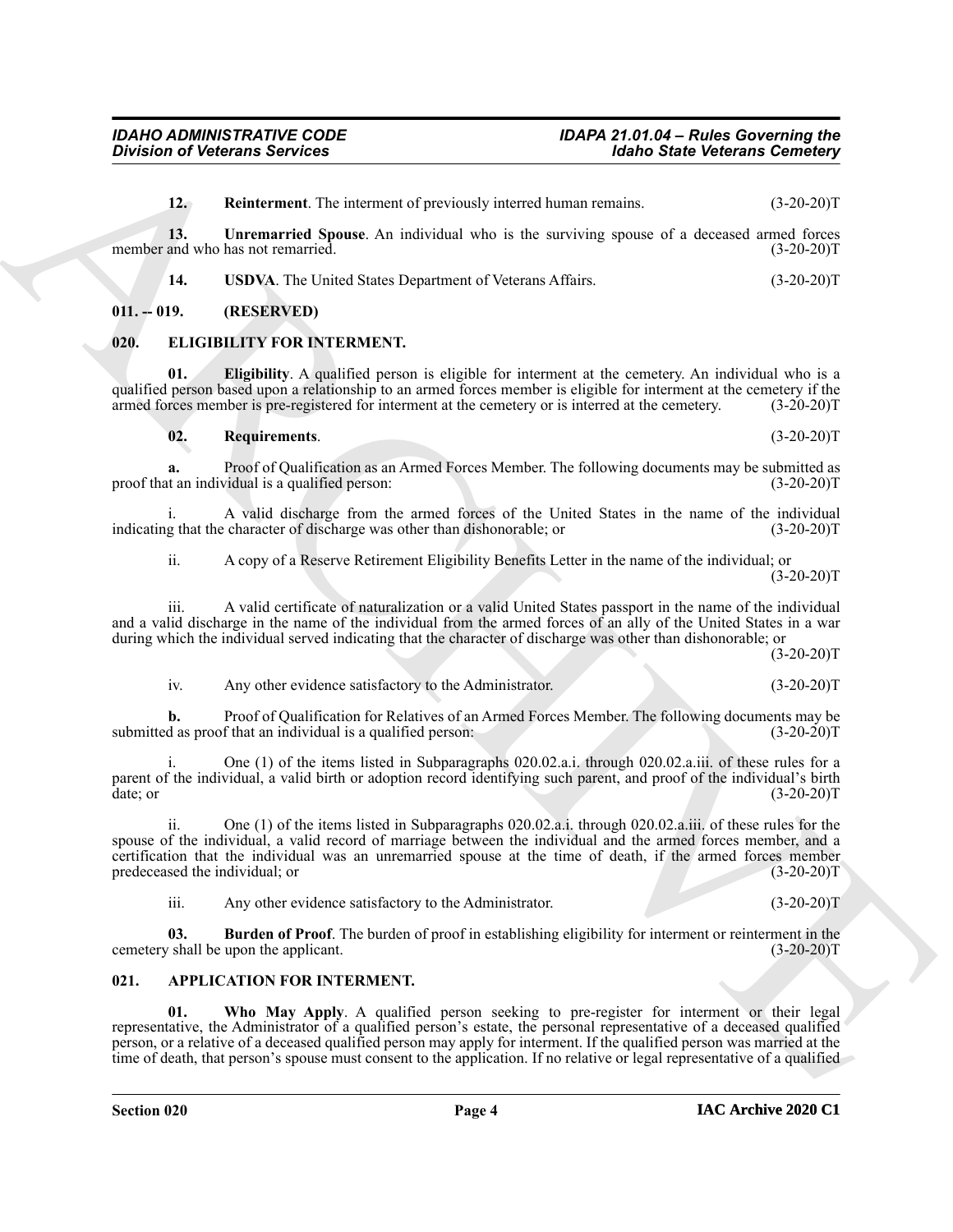<span id="page-4-4"></span>person is available to apply on the behalf of a deceased qualified person, a veteran's organization or the Administrator may apply for interment.

Someon and the same state and the same of the same of the same state of the same state of the same state of the same state of the same state of the same state of the same state of the same state of the same state of the s **02. Pre-Registration for Interment**. A qualified person or the legal representative of a qualified person may pre-register for interment by submitting proof of eligibility and completing an application form prescribed by the Administrator. If the individual seeking to be pre-registered for interment is a qualified person based upon a relationship to an armed forces member, the armed forces member must be pre-registered for interment or interred at the cemetery. If a qualified person is eligible based upon marriage to an armed forces member, the Administrator must receive proof that the qualified person was an unremarried spouse at the time of death prior to interment. (3-20-20)T

<span id="page-4-3"></span>**03**. **Application Following Death**. An applicant may submit an application for interment following the death of a qualified person by submitting proof of eligibility and completing an application form prescribed by the Administrator. (3-20-20)T

#### <span id="page-4-10"></span><span id="page-4-0"></span>**022. INTERMENT AND REINTERMENT.**

<span id="page-4-12"></span>**01. Remains**. Remains shall be delivered to the cemetery in a casket or, if cremated, in a recoverable container. The container for cremains designated by the applicant for interment in a location other than a grave plot shall not exceed nine (9) inches in width, thirteen (13) inches in height, and nine (9) inches in depth.  $(3\text{-}20\text{-}20)T$ 

<span id="page-4-11"></span>**02. Committal Services**. The cemetery shall provide a designated location for committal services. Graveside committal services shall not be held in the cemetery. The cemetery shall not provide facilities for viewing of remains. The arrangements for and any expenses associated with committal services shall be the responsibility of the applicant. The Administrator may assist the applicant in applying for military honors. (3-20-20)T the applicant. The Administrator may assist the applicant in applying for military honors.

#### <span id="page-4-5"></span><span id="page-4-1"></span>**023. DISINTERMENT AND REINTERMENT.**

<span id="page-4-6"></span>**01. Disinterment**. The Administrator may approve an application for disinterment where the applicant for interment, the surviving unremarried spouse, if any, and the children of the interred person, or the legal representatives of any of the foregoing persons, complete and sign an application form prescribed by the Administrator and submit proof of applicable governmental approval of the disinterment, transporting, and reinterment of the remains. The Administrator shall approve an application for disinterment accompanied by the order of a court of competent jurisdiction. (3-20-20) order of a court of competent jurisdiction.

#### <span id="page-4-7"></span>**02. Reinterment**. (3-20-20)T

**a.** Who May Be Reinterred. The Administrator may approve an application for reinterment of remains in the cemetery where the remains are of a qualified person and the applicant for interment desires that the remains be interred with remains interred in the cemetery or with the remains of a qualified person pre-registered for interment in the cemetery.  $(3-20-20)T$ 

**b.** Application and Proof of Eligibility. The applicant for reinterment shall complete an application form prescribed by the Administrator and submit proof of the eligibility of the qualified person and proof of applicable governmental approval of the disinterment, transporting, and reinterment of the remains. If the application seeks reinterment of the remains of a qualified person, the applicant shall identify the qualified person with whom the reinterred remains will be interred. (3-20-20)T

#### <span id="page-4-8"></span><span id="page-4-2"></span>**024. FEES FOR INTERMENT, DISINTERMENT, AND REINTERMENT.**

The Administrator shall charge the following fees: (3-20-20)T

#### <span id="page-4-9"></span>**01. Interment**. (3-20-20)T

**a.** A fee equal to the then current USDVA reimbursement for opening and closing an interment site containing a pre-placed crypt. The Administrator will accept, as full payment the amount of reimbursement by the USDVA to the Division for opening and closing an interment site containing a pre-placed crypt for a qualified veteran.  $(3-20-20)T$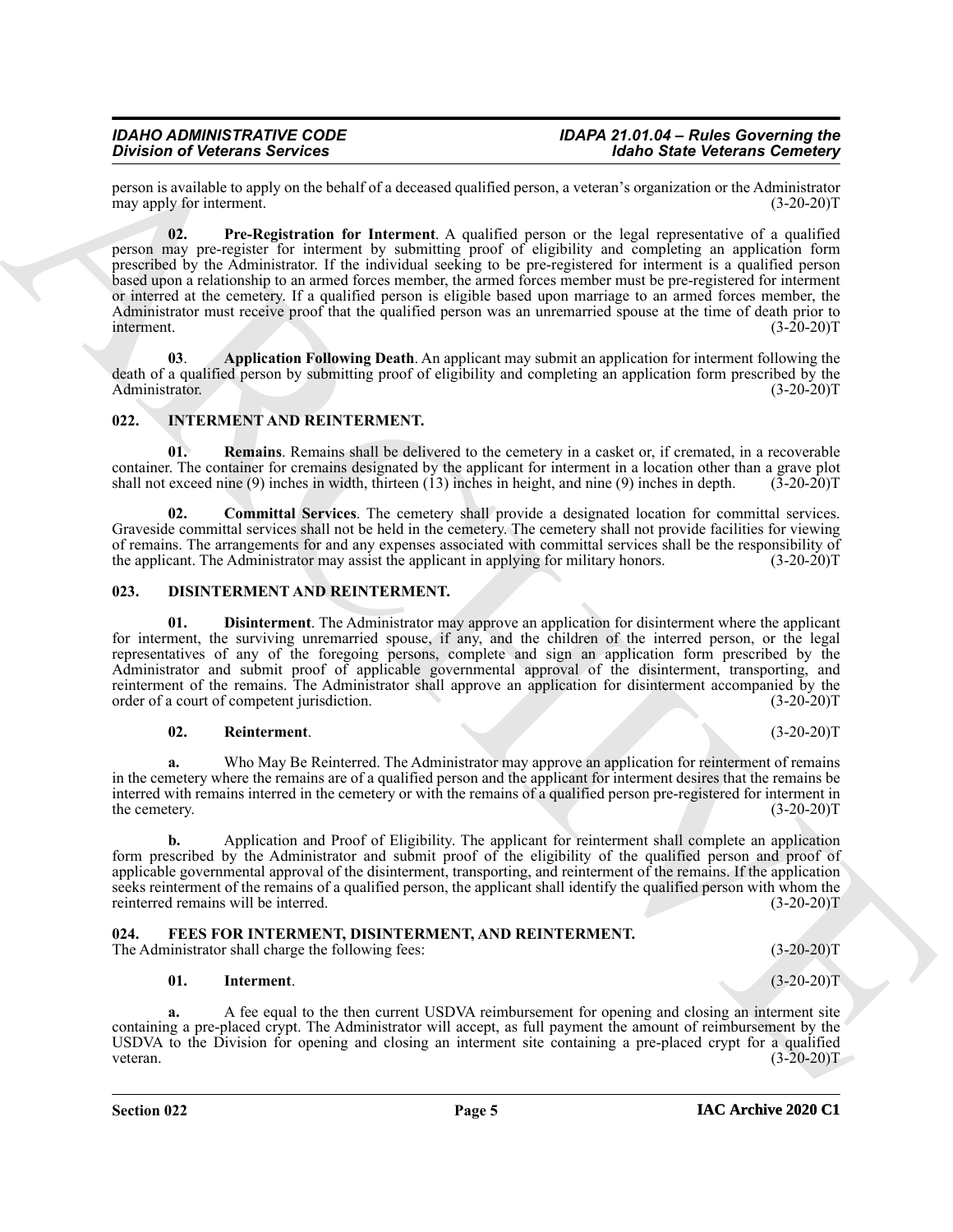**b.** In addition to the fee charged under Paragraph 024.01.a. of this rule, the Administrator shall charge a fee of five hundred dollars (\$500) for preparation of an interment site not containing a pre-placed crypt. (3-20-20)T

<span id="page-5-9"></span>**02. Disinterment**. A fee equal to the then current USDVA reimbursement for opening and closing an interment site. The expenses of removal, transportation and reinterment of remains, and the expenses of removal, transportation and reinstallation of the grave marker, if any, shall be paid by the applicant for disinterment.

 $(3-20-20)T$ 

<span id="page-5-10"></span>**03. Reinterment**. A fee equal to the then current USDVA reimbursement for opening and closing an interment site for reinterment. The expenses of reinterment of remains and reinstallation of the grave marker, if any, shall be paid by the applicant for reinterment. (3-20-20) shall be paid by the applicant for reinterment.

<span id="page-5-0"></span>**025. -- 029. (RESERVED)**

#### <span id="page-5-6"></span><span id="page-5-1"></span>**030. CEMETERY USE.**

<span id="page-5-8"></span>**01. Public Use**. The cemetery will be open to public access from 8 a.m. to sunset daily. The Administrator may close the cemetery at 6 p.m. when a public fireworks display is planned. (3-20-20)T

<span id="page-5-7"></span>**02. Interment Schedule**. Cemetery staff will schedule interments to ensure that cemetery staff complete their duties between the hours of 8 a.m. and 5 p.m. Cemetery staff will not schedule interments on Saturdays, Sundays and legal holidays without the prior approval of the Administrator. (3-20-20) Saturdays, Sundays and legal holidays without the prior approval of the Administrator.

#### <span id="page-5-2"></span>**031. -- 039. (RESERVED)**

#### <span id="page-5-11"></span><span id="page-5-3"></span>**040. MEMORIALS AND DONATIONS.**

<span id="page-5-15"></span><span id="page-5-13"></span>**01. Flowers and Grave Decorations**. The Administrator will post the requirements for natural and artificial flowers and other grave decorations in the cemetery. Cemetery personnel may remove and discard grave decorations that fail to comply with the posted requirements or that are faded, wilted, tattered or worn. (3-20-20)T

**Solution of Velocious Services**<br>
A consider the control of the state of Panapel middle Panapel M2.01. As the first interaction consider the state of the state of the state of the state of the state of the state of the st **02. Plaques, Statues, and Other Memorials**. The Administrator may approve plaques, statues, and other memorials to commemorate events, units, individuals, groups, and organizations. Persons wishing to install such memorials shall submit an application on a form prescribed by the Administrator. The cost of all such memorials shall be the responsibility of the applicant. Memorials approved by the Administrator shall be donations to the cemetery. (3-20-20) cemetery.  $(3-20-20)T$ 

<span id="page-5-14"></span>**03. Grave Markers**. All grave markers in the cemetery shall be markers issued by the USDVA. Upright granite markers shall be used to mark graves. Flush granite markers shall be used to mark interments in an area reserved for the interment of cremains in the soil. Granite niche markers shall be used to mark the interment of cremains in a structure reserved for the interment of cremains. The Administrator may assist the applicant in completing all forms for ordering a grave marker required by the USDVA. (3-20-20)T

<span id="page-5-12"></span>**04. Donations and Gifts**. The Administrator may accept gifts and donations to the Veterans Cemetery ance Fund established pursuant to Section 65-107, Idaho Code. (3-20-20)T Maintenance Fund established pursuant to Section 65-107, Idaho Code.

#### <span id="page-5-4"></span>**041. -- 049. (RESERVED)**

#### <span id="page-5-5"></span>**050. PUBLIC BEHAVIOR IN THE CEMETERY.**

<span id="page-5-18"></span><span id="page-5-17"></span><span id="page-5-16"></span>**01. Littering**. Littering is prohibited in the cemetery. (3-20-20)T

**02. Preservation of Cemetery Property**. The destruction, injury, defacement, removal or disturbance in or of any building, sign, equipment, monument, statute, marker or any other structures, or of any tree, flower, or other vegetation, or of any artifact or any other property in the cemetery is prohibited unless authorized by the Administrator. (3-20-20)T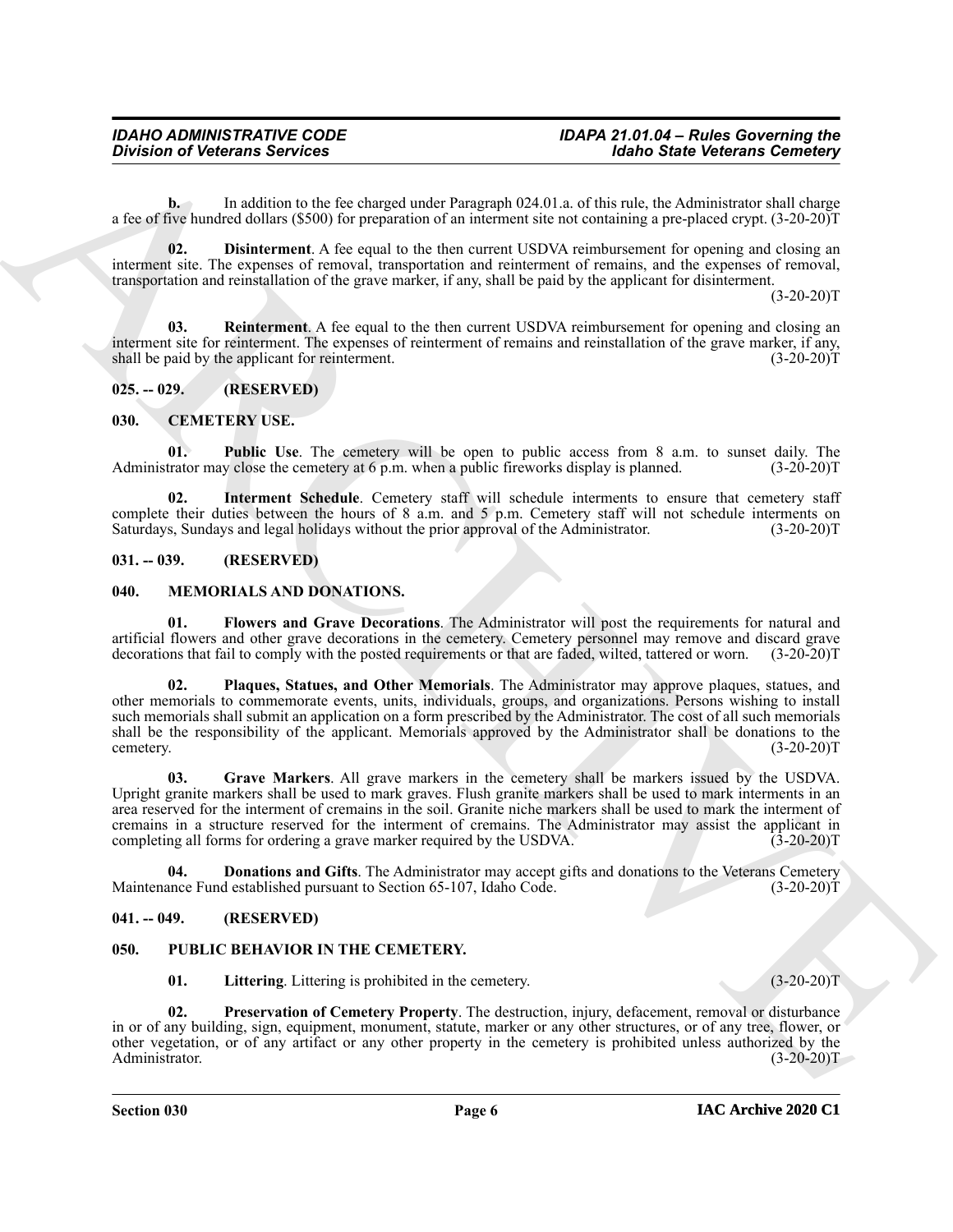#### <span id="page-6-6"></span><span id="page-6-5"></span>*IDAHO ADMINISTRATIVE CODE IDAPA 21.01.04 – Rules Governing the Division of Veterans Services Idaho State Veterans Cemetery*

|                | <b>Division of Veterans Services</b>                                   | <b>Idaho State Veterans Cemetery</b>                                                                                                                                                                                                                                                                                                                                                                                                                     |              |
|----------------|------------------------------------------------------------------------|----------------------------------------------------------------------------------------------------------------------------------------------------------------------------------------------------------------------------------------------------------------------------------------------------------------------------------------------------------------------------------------------------------------------------------------------------------|--------------|
| 03.            | shall not be used as a picnic ground.                                  | Recreation and Entertainment. The cemetery shall not be used for any form of sports,<br>entertainment or recreation, other than use limited solely to designated interpretive trails. The Administrator may<br>limit access to designated interpretive trails to one (1) or more routes designated by a marker or sign. The cemetery                                                                                                                     | $(3-20-20)T$ |
| 04.            |                                                                        | Public Ceremonies and Gatherings. Except for committal services, any individual or group<br>organizing a ceremony or gathering in the cemetery must first obtain the prior written approval of the Administrator.<br>The cemetery shall not be used for partisan activities. Parties receiving authority to hold a ceremony or public<br>gathering shall comply with all restrictions placed upon the ceremony or public gathering by the Administrator. | $(3-20-20)T$ |
| 05.            |                                                                        | Animals. Leashed animals are allowed in the cemetery only on designated interpretive trails and<br>marked designated interpretive trail access areas. Animal owners shall observe posted requirements for gaining<br>access to designated interpretive trails, the use and behavior of animals, and the disposal of animal waste. $(3-20-20)$ T                                                                                                          |              |
| 06.            | Motor Vehicles. Except as authorized by the Administrator:             |                                                                                                                                                                                                                                                                                                                                                                                                                                                          | $(3-20-20)T$ |
| a.             |                                                                        | Motor vehicles shall remain on authorized, established roadways or parking areas;                                                                                                                                                                                                                                                                                                                                                                        | $(3-20-20)T$ |
| $\mathbf{b}$ . | Motor vehicles are prohibited on interpretive trails;                  |                                                                                                                                                                                                                                                                                                                                                                                                                                                          | $(3-20-20)T$ |
| c.             | applicable state and local laws governing traffic on public roads; and | Motor vehicle drivers shall observe posted traffic, directional, parking, and speed signs and all                                                                                                                                                                                                                                                                                                                                                        | $(3-20-20)T$ |
| d.             | Overnight parking is prohibited in the cemetery.                       |                                                                                                                                                                                                                                                                                                                                                                                                                                                          | $(3-20-20)T$ |
| 07.            | Alcohol. No alcoholic beverages can be consumed in the cemetery.       |                                                                                                                                                                                                                                                                                                                                                                                                                                                          | $(3-20-20)T$ |
| 08.            | without the prior written approval of the Administrator.               | Photographs. No commercial video or commercial still photographs can be taken in the cemetery                                                                                                                                                                                                                                                                                                                                                            | $(3-20-20)T$ |
| $051. - 999.$  | (RESERVED)                                                             |                                                                                                                                                                                                                                                                                                                                                                                                                                                          |              |
|                |                                                                        |                                                                                                                                                                                                                                                                                                                                                                                                                                                          |              |
|                |                                                                        |                                                                                                                                                                                                                                                                                                                                                                                                                                                          |              |

<span id="page-6-4"></span><span id="page-6-3"></span><span id="page-6-2"></span><span id="page-6-1"></span>

| d. | Overnight parking is prohibited in the cemetery. | $(3-20-20)T$ |
|----|--------------------------------------------------|--------------|
|----|--------------------------------------------------|--------------|

#### <span id="page-6-0"></span>**051. -- 999. (RESERVED)**